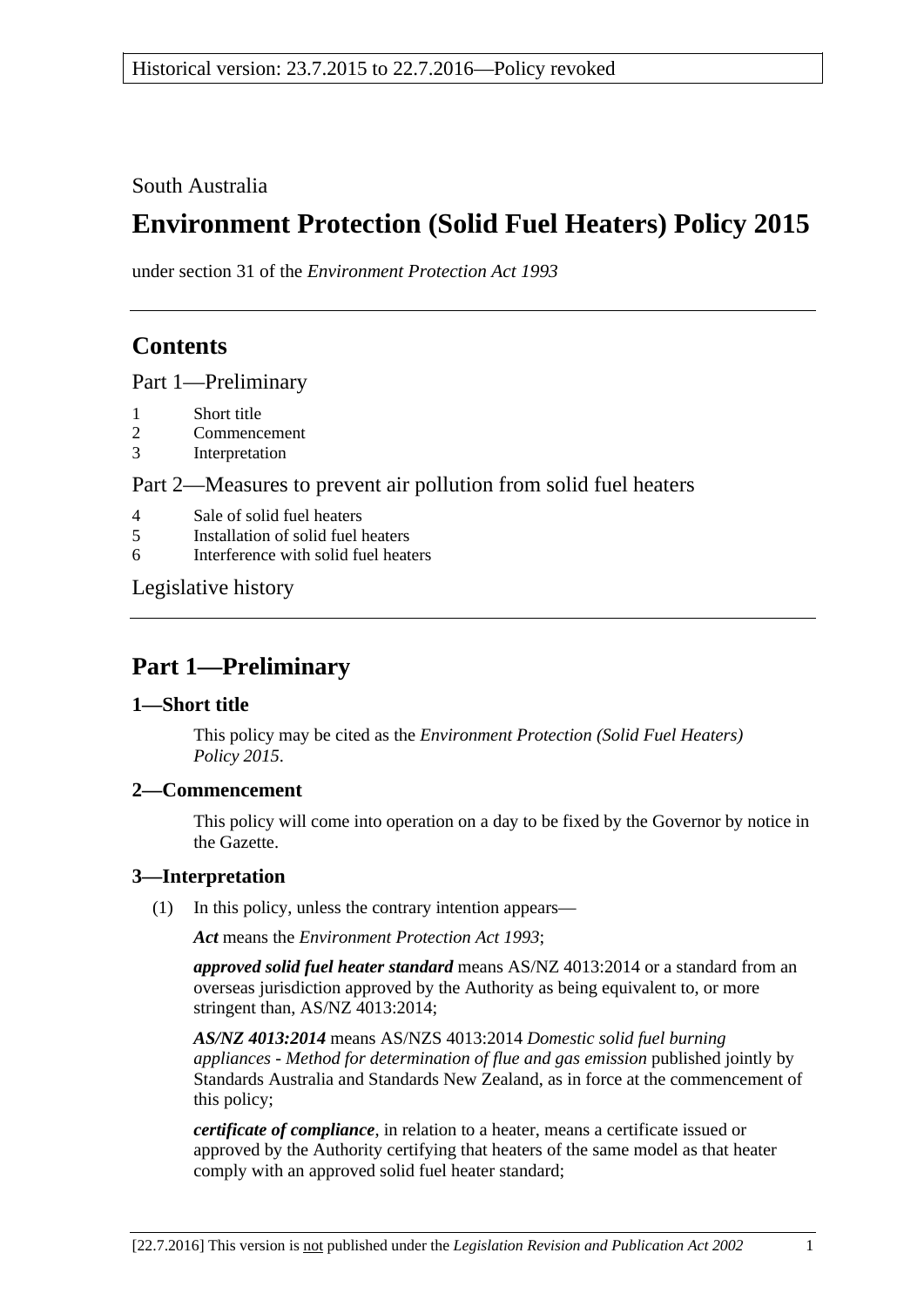*mandatory provision*—see [subclause](#page-1-3) (2);

*solid fuel heater* means any solid fuel burning appliance that is designed, manufactured or adapted for use in domestic premises (whether or not it is actually used in such premises).

<span id="page-1-3"></span>(2) In this policy, the expression *mandatory provision* followed by a statement as to the category of offence is to be taken to signify that contravention of the provision at the foot of which the expression appears is, for the purposes of Part 5 of the Act, an offence of the category so stated.

#### **Note—**

Unless the contrary intention appears, terms used in this policy that are defined in the Act have the respective meanings assigned to those terms by the Act.

## <span id="page-1-0"></span>**Part 2—Measures to prevent air pollution from solid fuel heaters**

#### **Note—**

Compliance with the measures in this Part may be enforced by the issue of environment protection orders.

#### <span id="page-1-5"></span><span id="page-1-1"></span>**4—Sale of solid fuel heaters**

- <span id="page-1-4"></span>(1) A person must not sell a solid fuel heater unless—
	- (a) the heater is marked in accordance with an approved solid fuel heater standard; and
	- (b) a certificate of compliance exists in relation to the heater; and
	- (c) in the case of the sale to a person whose business includes the wholesale or retail sale of heaters, a copy of the certificate has been given to the purchaser.

Mandatory provision: Category B offence.

- (2) [Subclause](#page-1-4) (1)(a) only applies in relation to a solid fuel heater to the extent that the relevant approved solid fuel heater standard applies to solid fuel heaters of that model.
- (3) This clause does not apply in relation to a solid fuel heater that is a fixture in premises that are being sold.

### <span id="page-1-2"></span>**5—Installation of solid fuel heaters**

- (1) A person must not install a solid fuel heater unless—
	- (a) the heater is marked in accordance with an approved solid fuel heater standard; and
	- (b) to the extent that the relevant standard contemplates requirements that are expressed as mandatory in relation to the installation of solid fuel heaters—the installation is carried out in accordance with those requirements.

Mandatory provision: Category B offence.

(2) [Subclause](#page-1-5) (1) only applies in relation to a solid fuel heater to the extent that the relevant approved solid fuel heater standard applies to solid fuel heaters of that model.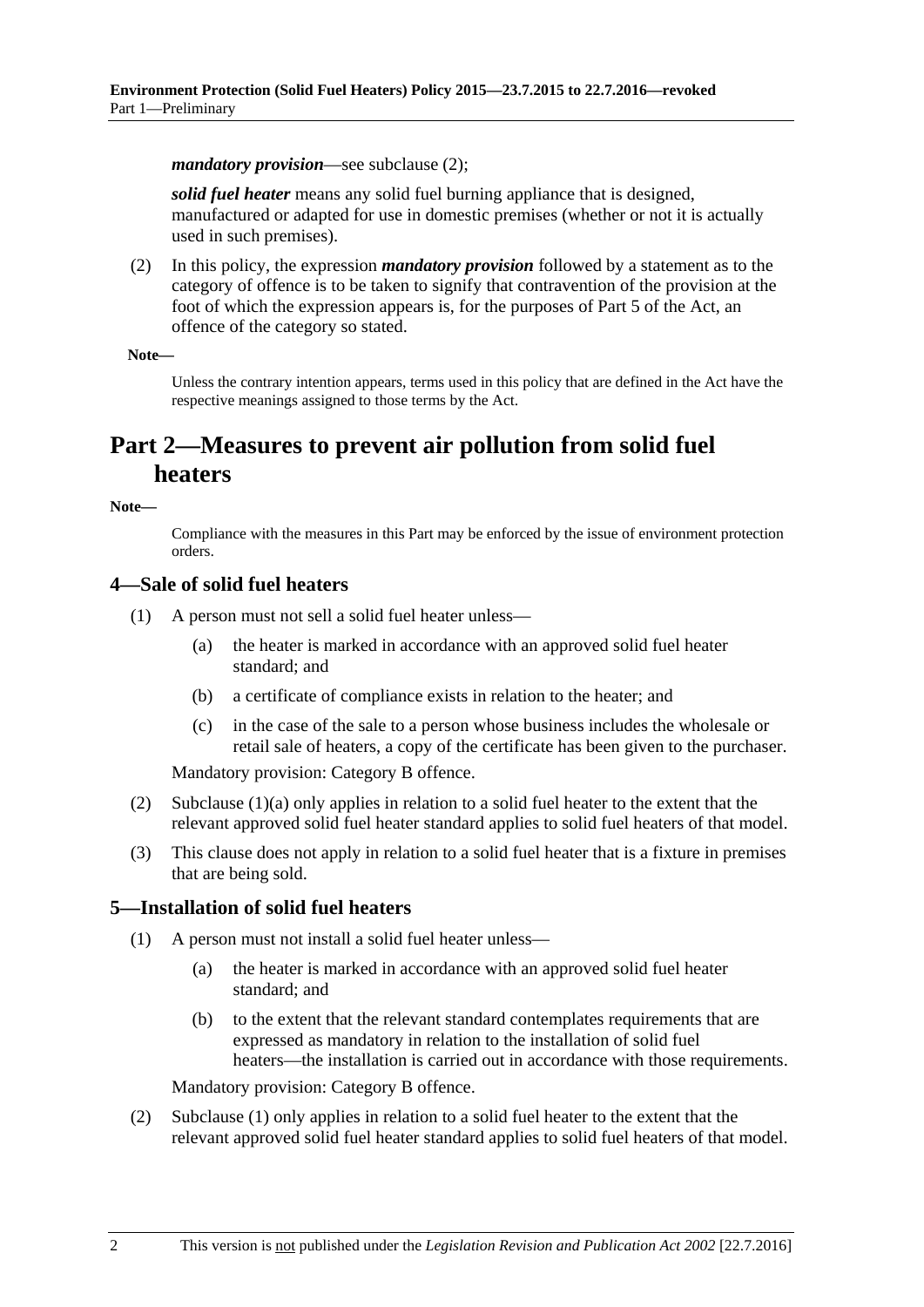(3) AS/NZS 2918:2001 *Domestic solid fuel burning appliances - Installation* published jointly by Standards Australia and Standards New Zealand, as in force at the commencement of this policy applies in relation to the installation of a solid fuel heater to the extent that the standard contemplates requirements that are expressed as recommendations in relation to the installation of solid fuel heaters of that model.

## <span id="page-2-0"></span>**6—Interference with solid fuel heaters**

- (1) A person must not—
	- (a) alter, or cause or permit the alteration of, the structure, exhaust system or air inlet of a solid fuel heater in relation to which a certificate of compliance exists; or
	- (b) mark, or cause or permit to be marked, on a heater that it complies with an approved solid fuel heater standard if the heater is not of a model that is the subject of the relevant certificate of compliance.

Mandatory provision: Category B offence.

(2) Nothing in this clause prevents a person from carrying out genuine repair work on a heater.